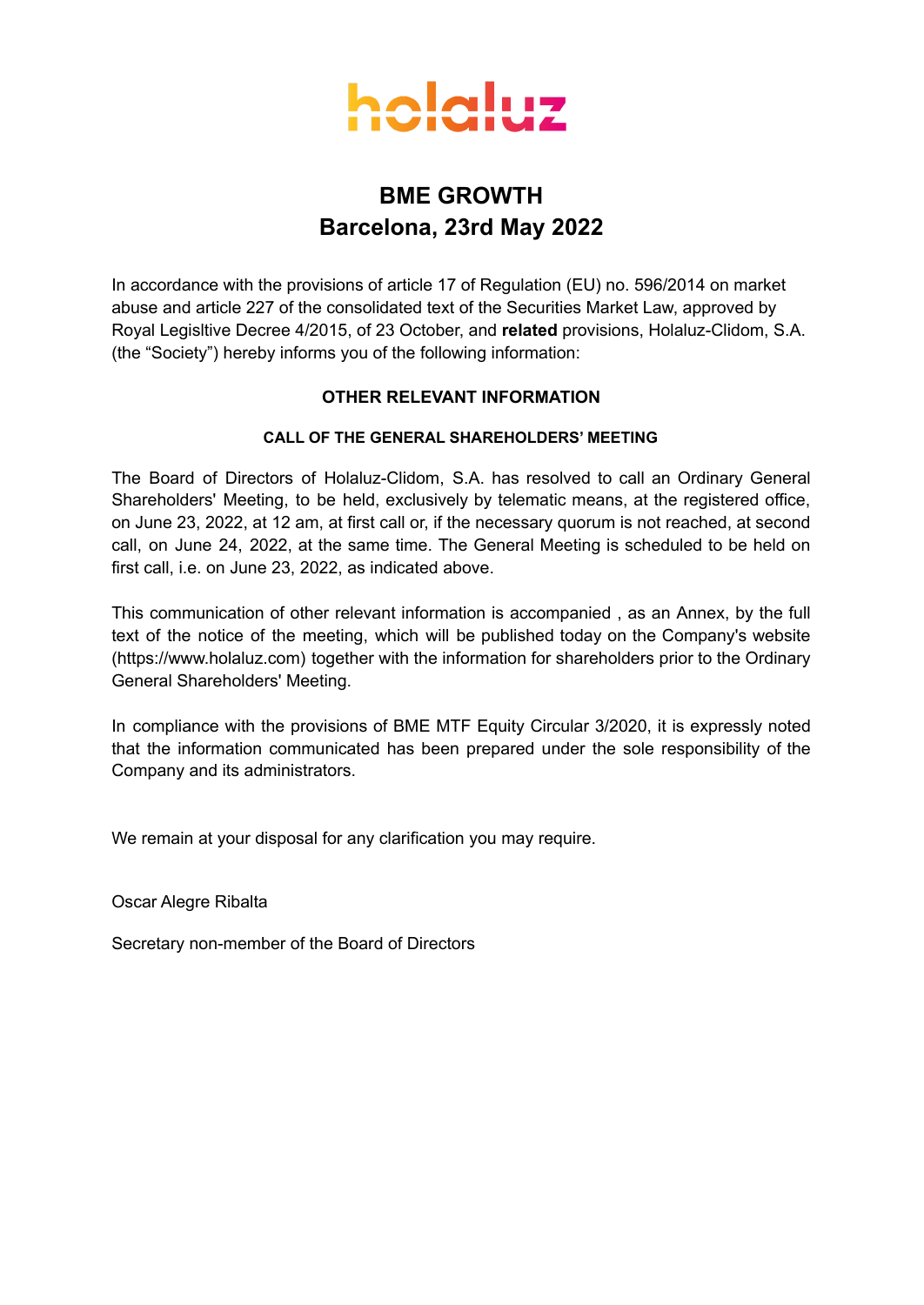

### **CALL OF THE GENERAL ORDINARY SHAREHOLDERS' MEETING OF HOLALUZ-CLIDOM, S.A.**

By resolution of the Board of Directors of HOLALUZ-CLIDOM, S.A. (hereinafter, the "**Company**") dated May 23rd 2022, the Ordinary General Shareholders' Meeting of the Company is called and, according with article 18 and 19 of the Company Bylaws, it will be exclusively held by telematic attendance from shareholders and shareholdersʹ representatives, the coming day June 23rd , 2022, at 12 a.m., on first call, and at the same time the following day, given the case, on second call.

### **AGENDA**

FIRST. Annual accounts and corporate governance:

- 1.1. Examination and approval, given the case, of the Individual Annual Accounts of the Company regarding financial year closed as of December 31<sup>st h</sup>, 2021, duly revised by the auditors of the Company.
- 1.2. Examination and approval, given the case, of the Individual Management Report regarding financial year closed as of December 31<sup>st</sup>, 2021, duly revised by the auditors of the Company.
- 1.3. Examination and approval, given the case, of the Consolidated Annual Accounts of the Company regarding financial year closed as of December  $31<sup>st</sup>$ , 2021, duly revised by the auditors of the Company.
- 1.4. Examination and approval, given the case, of the Consolidated Management Report regarding financial year closed as of December 31<sup>st</sup>, 2021, duly revised by the auditors of the Company.
- 1.5. Approval, given the case, of the proposal for the distribution of earnings regarding financial year closed as of December 31st, 2021.
- 1.6. Approval, given the case, of the Company's corporate governance regarding financial year closed as of December 31st, 2021.
- SECOND. Delegation of faculties to the Board of Directors, with the express faculty of substitution, for the formalization, interpretation, correction, and / or execution of the resolutions adopted by the General Shareholders' Meeting.

#### **Holding of the General Shareholders' Meeting on first call**

The General Shareholdersʹ Meeting is expected to take place, unless otherwise announced, on first call, that is, on June 23rd 2022.

According with article 18 of the Company Bylaws, the Board of Directors has decided that the General Shareholders Meeting will be held exclusively with telematic attendance, that is, without physical attendance of shareholders and representatives.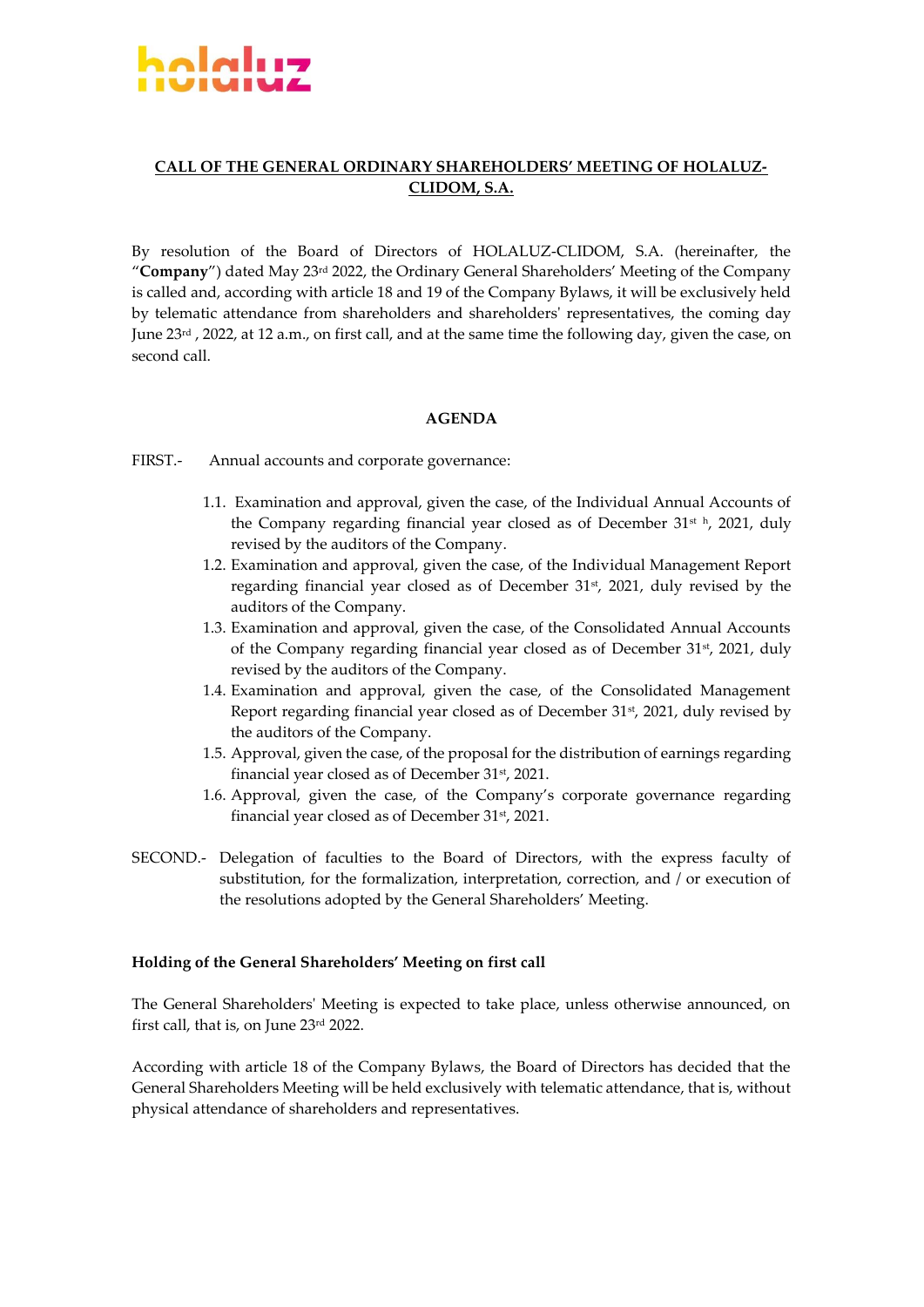# holelus

In this sense, shareholders are informed that they may exercise their rights of attendance, representation, information and voting at the General Meeting through the various means of communication described in this call.

As it is foreseeable that the General Shareholders Meeting will be held on first call, it is stated that:

- a) Shareholders must have the shares registered in their name no later than June  $18<sup>th</sup> 2022$ , and this for the purposes of the provisions of article 517 of the Corporate Enterprises Act
- b) Shareholders must obtain their attendance cards no later than June 18th 2022.
- c) Votes and proxies must be received by the Company no later than midnight on May June 18th 2022.

### **Right to request the publication of a supplement to the call and to present wellfounded agreement proposals**

In accordance with article 519 of the Corporate Enterprises Act, Shareholders representing at least three percent of the share capital may request that a supplement to this call notice for the General Shareholdersʹ Meeting be published, including one or more points in the Agenda, provided that the new items are duly justified or, where appropriate, a justified resolution proposal. The exercise of this right must be carried out by means of reliable notification, which must be received at the registered office within five days of the publication of this call. In turn, the Shareholders representing at least three percent of the share capital may, in the same period and manner indicated above, may present well-founded proposals for resolution on matters already included or that should be included on the Agenda of the General Shareholders Meeting duly called. The Company will ensure the dissemination of these proposed resolutions and the documentation that may be attached to the rest of the shareholders, through its website.

### **Documentation available to Shareholders and right to information.**

In accordance with the provisions of the Corporate Enterprises Act, with the Company Bylaws and with General Shareholders Meeting Regulations, from the date of publication of this call, the Shareholders have the right to examine at the registered office, to check on the Companyʹs website (https://www.holaluz.com/inversores/) and to request free delivery or shipping (which may be made by email with acknowledgment of receipt if the Shareholder admits this means) the following documentation:

- 1. The announcement of the call.
- 2. The attendance, proxy, and remote voting card form.
- 3. The total number of shares and voting rights on the date of publication of the call notice.
- 4. The full text of the proposed resolutions corresponding to all the items included in the Agenda.
- 5. The Individual Annual Accounts of the Company and those Consolidated with its subsidiaries corresponding to the year ended December 31, 2021, the Individual Management Report of the Company and the Consolidated Management Report with its subsidiaries corresponding to the year ended December 31, 2021, as well as the respective Audit Reports.
- 6. The Statement of Responsibility of the Directors regarding the content of the Annual Accounts, as provided in article 35 of the Spanish Securities Market Act.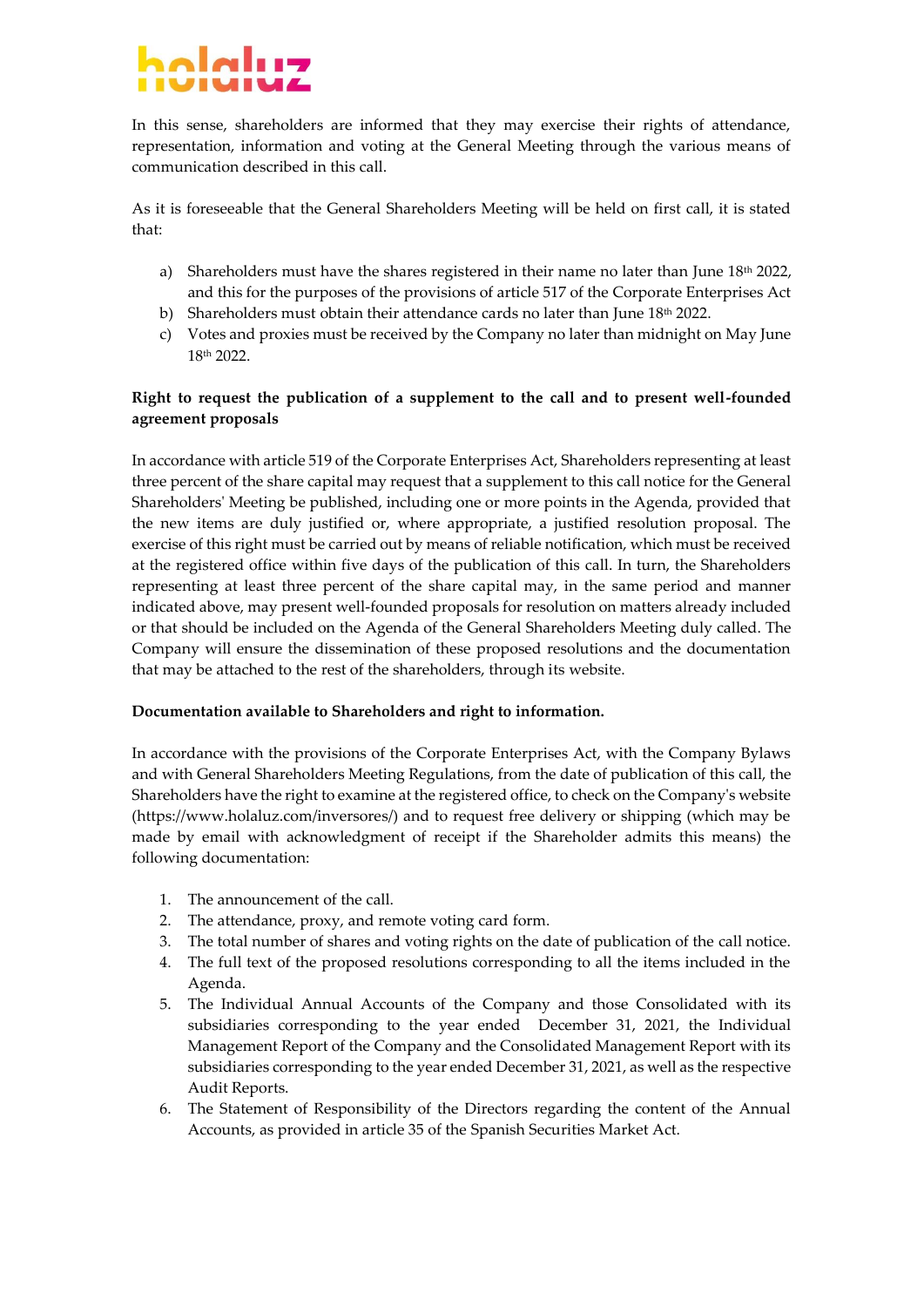# holalus

In accordance with the provisions of articles 197 and 520 of the Corporate Enterprises Act, from the date of publication of this call and up to the fifth day prior to the one scheduled for the celebration of the General Shareholdersʹ Meeting, the Shareholders may request , in writing, to the Board of Directors, the information or clarifications they deem appropriate, or request in writing the questions they consider pertinent about (i) the matters included in the Agenda, (ii) the information available to the public that has been provided by the Company to the National Securities Market Commission since the last General Shareholders Meeting, and (iii) the reports of the auditors on the Annual Accounts and Individual Management Reports of the Company and Consolidated with its dependent companies corresponding to the year ended December 31, 2021. For these purposes, information requests may be made by Shareholders through the delivery of the request or sending by correspondence to the registered office to the attention of the Investor Relations Department, as well as by sending an email to the following electronic email address: investors@holaluz.com. Shareholders may also request information or clarification on the above matters, orally, during the General Shareholdersʹ Meeting.

Valid information requests, clarifications or questions made in writing by the Shareholders, as well as the answers provided by the Board of Directors will be included on the Companyʹs website.

Likewise, it is reported that, in accordance with the provisions of article 539.2 of the Corporate Enterprises Act, an Electronic Shareholders Forum has been enabled on the corporate website (https://www.holaluz.com/inversores/) , the use of which will be in accordance with its legal purpose and with the guarantees and operating rules established by the Company. Shareholders and Shareholders' Groups, who are duly legitimized, will be able to access to the aforementioned Electronic Shareholders Forum.

### **Right of attendance**

The shareholders of any number of shares registered in their name in the book entries record of any of the entities participating in the "Sociedad de Gestión de los Sistemas de Registro, Compensamiento y Liquidación de Valores, SAUʺ (Iberclear) will have the right to attend the General Shareholdersʹ Meeting. at least five days before the General Shareholdersʹ Meeting is to be held - depending on whether the General Meeting is held on first or second call - and that, in addition, they maintain ownership of the same until the celebration of the General Meeting.

To exercise their right of attendance, the Shareholder must be previously legitimized by means of the corresponding registered attendance card, which will indicate the number of shares they own, as well as the number of votes that they can cast. The card will be issued, at the request of the Shareholder, either directly by the Company through the Secretary with prior accreditation of the condition of the Shareholder, or through the entities attached to Iberclear in charge of the accounting record. The Shareholder must provide the corresponding attendance card up to five days before the date of the General Shareholders Meeting (whether the General Shareholders Meeting is celebrated on first or second call). Applications for attendance card may be sent to the attention of the Investor Relations Department at the following email address: investors@holaluz.com.

On the day and place provided for the holding of the General Shareholders Meeting and from one hour before the one announced for the start of the meeting, Shareholders may present their attendance or proxy cards to the staff in charge of registering shareholders. Shareholdersʹ attendance or representation cards that are presented to the satff in charge of the shareholders'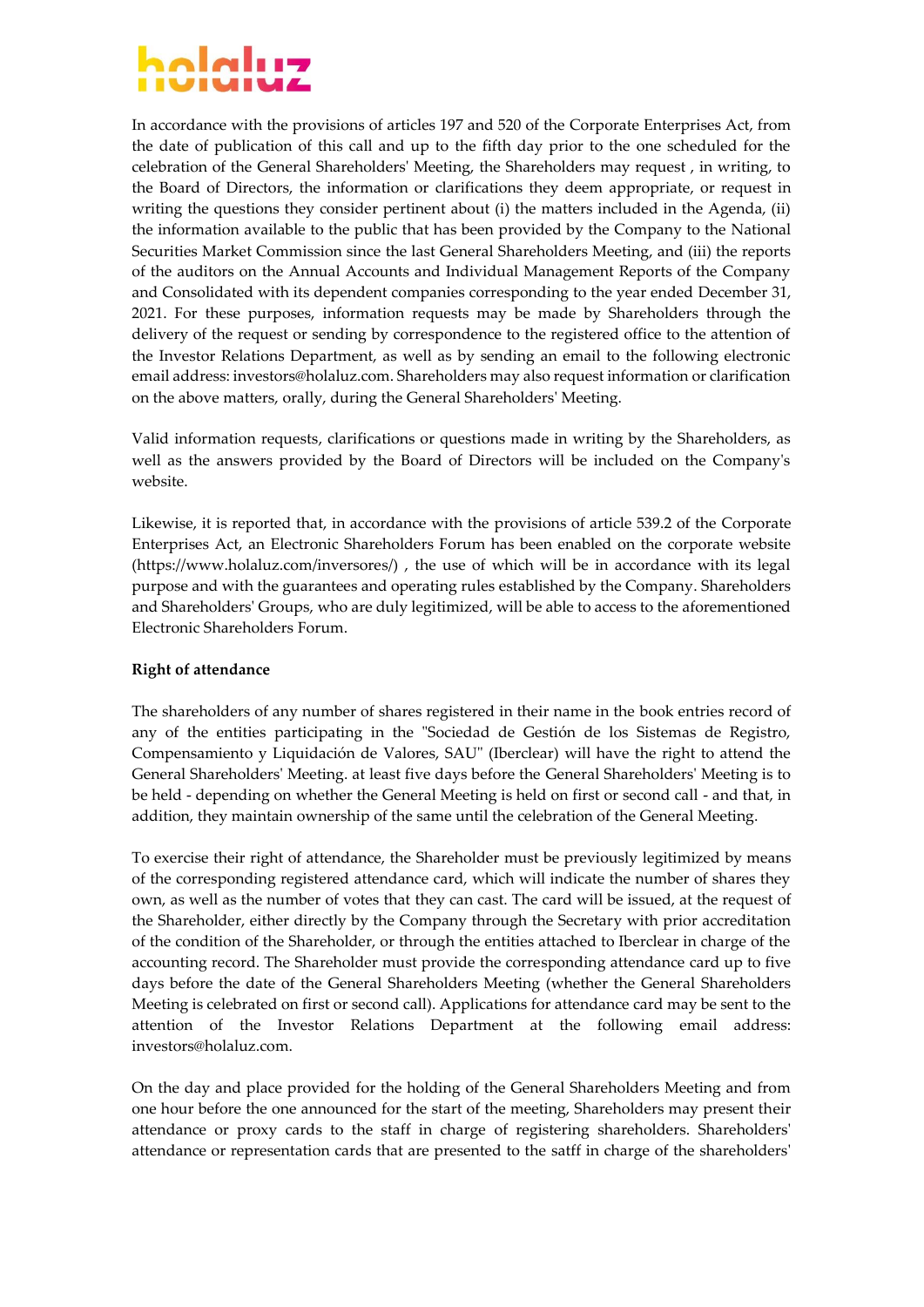# stali

registry after the time established for the start of the General Shareholdersʹ Meeting will not be accepted.

### **Representation**

Any shareholder with the right to attend may be represented at the General Shareholdersʹ Meeting by another person, even if he or she is not a shareholder, in accordance with the requirements of the Law, with the Company Bylaws (article 23) and with the Regulations of the Meeting. General Shareholdersʹ Meeting (article 12) through the proxy form that is printed on the attendance card.

Shareholders, who wish to delegate their vote through the "Proxy and voting card" model that the Company makes available to them, must download the following from the corporate website (https://www.holaluz.com/inversores/) "Proxy and remote voting card", print it, fill it in and sign it in the section corresponding to "Proxy" and it must be accompanied in any case by the attendance card issued by the Company or, where appropriate, by the entity in which have their shares deposited, duly signed.

The proxies granted must be sent by the Shareholder, in advance, by postal correspondence or courier to the registered office of the Company (Barcelona (08039) Paseo Juan de Borbón 99-101, 4th Floor), addressed to the Investor Relations Department, to the attention of the Chairman of the Board of Directors or to the following email address: investors@holaluz.com.

Alternatively, the Shareholder may confer representation through remote electronic or telematic means of communication that duly guarantee its representation and the identity of the represented party. The representation conferred by these means must be made through the Electronic Shareholdersʹ Forum enabled on the corporate website (https://www.holaluz.com/inversores/).

The Shareholder who confers his representation remotely undertakes to notify the designated representative of the representation conferred. When the representation is granted to a Director of the Company, this communication will be understood to have been made with the receipt by the Company of said communication ofrepresentation, being the representative exempted, in this case, from the obligation of identification in the terms provided in the next paragraph.

For the purposes of proving the identity of the Shareholders, or of whoever validly represents them, at the entrance of the place where the General Meeting is held, the attendees may be asked for the attendance card, for the documents that prove the condition of the representative, and the presentation of the Identity Card or any other official document generally accepted for these purposes.

Likewise, the representative may only exercise the voting right of the represented shareholder by attending personally to the General Shareholdersʹ Meeting.

### **Remote voting**

Shareholders may vote in relation to the items on the Agenda of the General Shareholdersʹ Meeting, prior to its holding, through remote means of communication, in accordance with the provisions of the Corporate Enterprises Act, with the Company Bylaws (article 24), and with the General Shareholdersʹ Meeting Regulations (article 16). The valid communication means for distance voting are: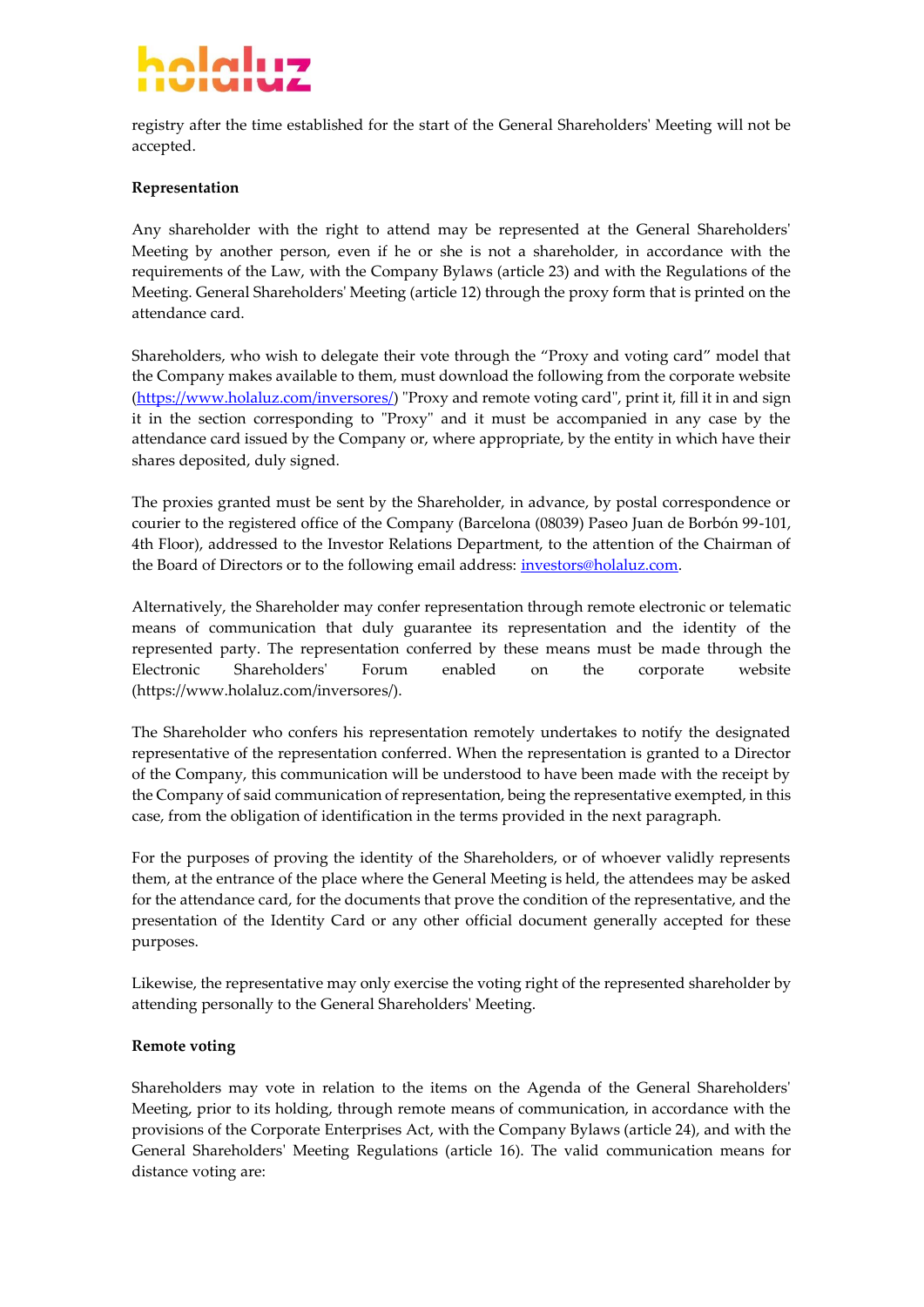### <u>alah </u>

### a) Electronic means

Voting by electronic correspondence must be done through the enabled Electronic Shareholders Forum on the corporate website (https://www.holaluz.com/inversores/).

### b) Postal mail

To vote by postal mail, Shareholders must download from the corporate website (https://www.holaluz.com/inversores/), the "Proxy and voting card" that the Company makes available, print it, fill it in and sign it in the section corresponding to "Remote voting", and must be accompanied with the attendance card issued by the Company or, where appropriate, by the entity in which the held shares are deposited, duly signed by autograph signature.

Once completed and signed with an autograph signature, the Shareholder may send it by post or courier to the registered office of the Company (Barcelona (08039) Paseo Juan de Borbón 99-101, 4th Floor), addressed to the Investor Relations Department, at the attention of the Chairman of the Board of Directors.

### **Rules on remote voting and representation**

In accordance with the provisions of the Corporate Enterprises Act, with the Company Bylaws (article 24) and with the Regulations for the General Shareholdersʹ Meeting (article 24), the basic rules that regulate voting and remote representation are the following:

- Votes and remote representations (whether electronic or by post) must be received by the Company at least five (5) days in advance of the scheduled date for the celebration of the General Shareholdersʹ Meeting, provided that the General Shareholdersʹ Meeting is celebrated on first or second call, respectively.
- Voting and proxy services by telematic means will be available to Shareholders from the date of publication of the announcement of the call.
- Voting from a distance will have the power of revocation of the representation from a distance regardless of their respective dates.
- Personal attendance at the General Shareholdersʹ Meeting by the Shareholder who had previously conferred representation or voted remotely, will render such representation or vote with no effect.
- The vote made by postal or electronic correspondence will be understood as revoked by the subsequent submission of a vote in a different direction.
- The validity of the proxy conferred and the vote cast by remote means of communication will be subject to verification of the condition of shareholder by means of the attendance card or by presenting the certificate issued by the entity in charge of the accounting record of the Companyʹs shares , stating the registration in the name of the Shareholder of shares of the Company.

For the purposes of exercising voting and proxy rights by telematic means, the Company will provide the voting instructions details in the Electronic Shareholdersʹ Forum, linked to the Company's website (https://www.holaluz.com/inversores/) which will allow to verify the identity of the Shareholder through the corresponding means (i.e. electronic signature certificate, NIF or others).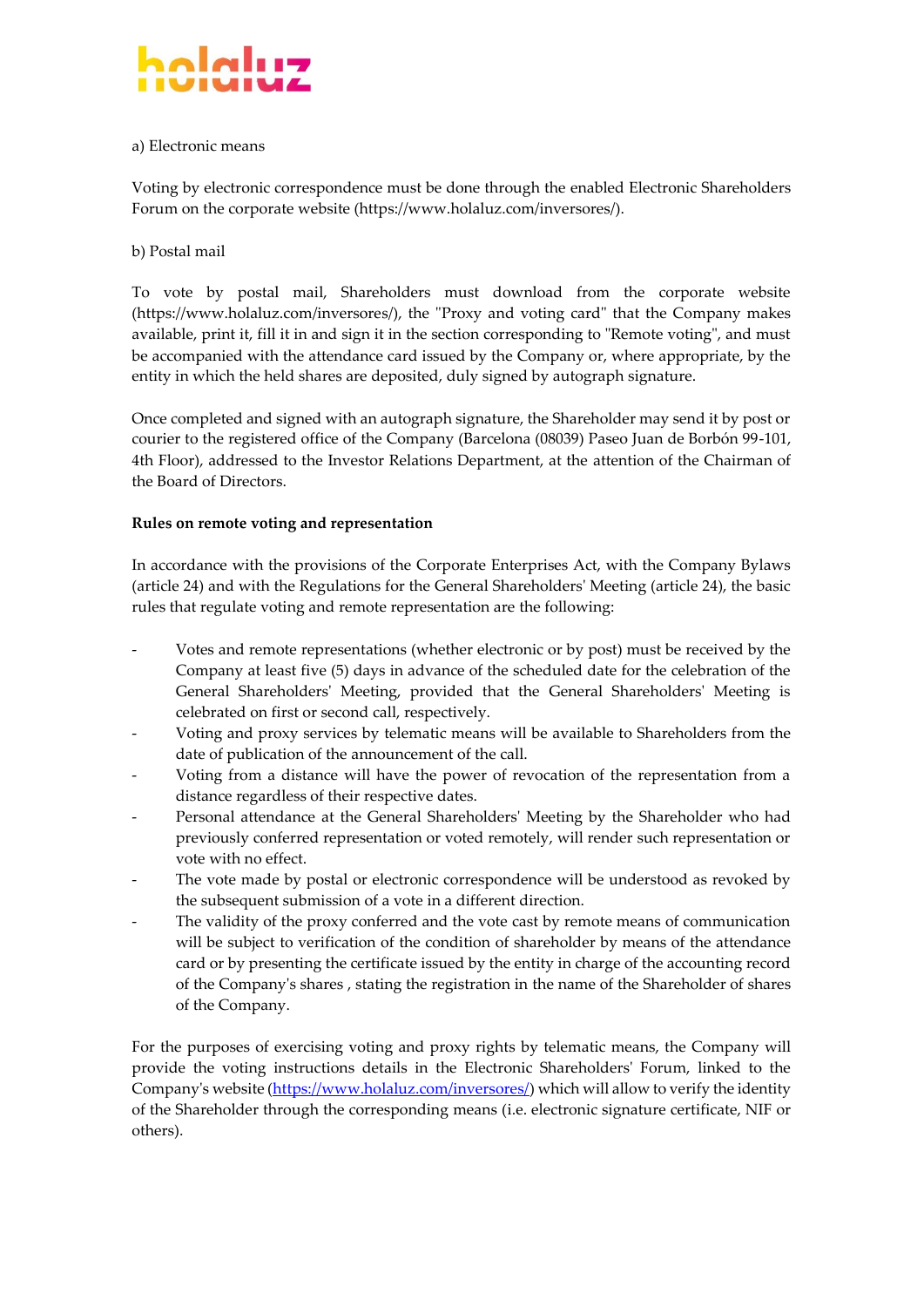# holelus

Any user who requests to exercise their voting and proxy rights by telematic means must complete the "Registration Form", together with the required supporting documentation (NIF, bank documentation and, where appropriate, any other documentation determined by the Company) .

Once the Shareholder has completed the "Registration Form" and has attached all the requested documentation, the members of the Board of Directors appointed by the Company will proceed to validate the user.

This right may be exercised from the date of publication of the announcement of the call, until midnight on the day prior to the celebration of the General Shareholders Meeting, as determined by the Company.

### **Rules for attendance by telematic means**

Notwithstanding the fact that shareholders may be represented at the General Shareholders' Meeting by another person who exercises their vote regarding the matters included in the Agenda, prior to the celebration, either by post or by electronic means, according to the provisions of the Corporate Enterprises Act, of the Bylaws and of the Regulations of the General Shareholdersʹ Meeting, the Board of Directors has agreed that attendance at the General Shareholders Meeting is carried out exclusively by electronic or telematic means of communication remotely that allow real-time connection with the place indicated for the holding of the General Shareholders' Meeting in this call.

Shareholders who wish to attend electronically or telematically the General Shareholders' Meeting, or their representatives, must notify the Company in the Electronic Shareholders' Forum, through the Companyʹs corporate website (https://www.holaluz.com/inversores/) , with a deadline on midnight of the previous day (June  $22<sup>nd</sup> 2022$ ). After that time, no registration will be accepted for the exercise of the right of attendance, representation and vote.

In order to prove their identity, shareholders or representatives must identify themselves through one of the following mechanisms:

### Validation of the identity of the shareholders:

Shareholders must identify themselves by means of the national electronic identity document (DNIe), by means of a recognized and valid electronic signature certificate in force, in accordance with the provisions of Law 59/2003, of December 19, of Electronic Signature, and issued by the Spanish Public Certification Authority (CERES) which depends on the " Spanish National Mint and Stamp Factory (*Fábrica Nacional de Moneda y Timbre)* or, by sending to the Company (investors@holaluz.com) the registered attendance card (which shows the number of shares held and the number of votes that correspond to them) together with a copy of the National Identity Document of the shareholder.

In the event that the shareholder is a legal entity, the legal representative who is going to complete the registration process on behalf of the aforementioned legal entity must prove the power that allows him to act on behalf of the legal person and his identity, by sending to the Company (investors@holaluz.com) the following documentation: i) registered attendance card (stating the number of shares it owns and the number of votes corresponding to them) issued in the name of the legal person shareholder, ii ) a copy of the National Identity Document (or NIE) of the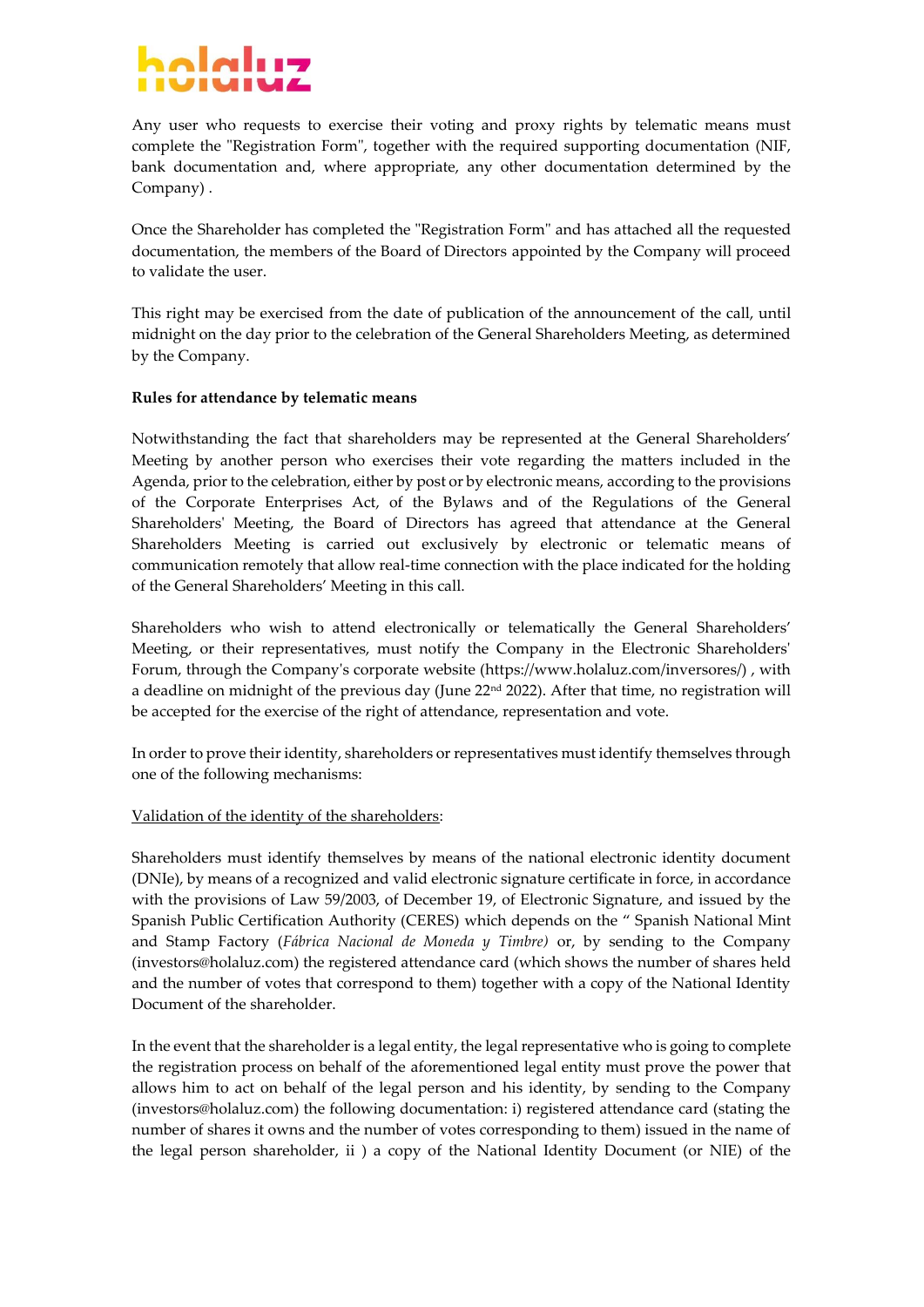# holelus

attorney-in-fact and, iii) a copy of the document that proves the power or position that allows him to act on behalf of the legal person shareholder.

### Validation of the identity of the representatives

The representatives must identify themselves by means of the national electronic identity document (DNIe), by means of a recognized and valid electronic signature certificate in force, in accordance with the provisions of Law 59/2003, of December 19, of Electronic Signature, and issued by the Spanish Public Certification Authority (CERES) which depends on the Spanish National Mint and Stamp Factory (*Fábrica Nacional de Moneda y Timbre* or, by sending the Company (investors@holaluz.com) the following documentation: i) representation card, ii) copy of the registered shareholder attendance card, iii) a copy of the shareholderʹs National Identity Document and, iv) a copy of the representativeʹs National Identity Document.

In the event that the shareholder's representative is a legal entity, the attorney-in-fact of the abovementioned legal entity who is going to complete the registration process must send the Company (investors@holaluz.com), in addition to the aforementioned documentation, a copy of the National Identity Document (or NIE) of the attorney-in-fact and the document that proves the power of attorney.

In order for the representative to be able to register and attend the General Meeting electronically with shares not held by him, however, it will be an essential requirement that the represented shareholder has notified the Company of the representation in the manner, form and term provided in this call. Otherwise, the representative will not be able to attend the General Shareholders' Meeting electronically on behalf of the shareholder who has delegated his representation.

Notwithstanding the foregoing, the Company will have the right to request from Shareholders (and / or representatives) the additional means of identification that it deems necessary to verify their status as Shareholders (and / or representatives) and, thus, the telematic attendance.

That being said, telematic attendance to the General Shareholders' Meeting will be subject to the following basic rules:

▪ **Connection and attendance**: According to the Regulations of the General Shareholders' meeting and in order to allow correct management of the telematic attendance systems, the shareholder and / orregistered representative must connect following the instructions of the Electronic Shareholdersʹ Forum on the Companyʹs website between 10:00 and 12 on the day of the General Shareholders' Meeting and identify itself as indicated in the corresponding instructions. After said time slot, no connection will be allowed to exercise the right of attendance. Then, shareholders and / or representatives will be able to follow the broadcast of the General Shareholders' Meeting in real time.

The shareholder or representative who wishes to express his express exit of the meeting, must inform it. Once he or she has communicated the willingness of leaving the meeting, all the actions carried out subsequently will not be taken into account.

▪ **Interventions and questions:** Shareholders and / or representatives who, in exercise of their rights, intend to intervene at the General Shareholders' Meeting and, where appropriate, request information or clarification in relation to the items on the Agenda, will express their intention to do so in the moment in which the shareholder and / or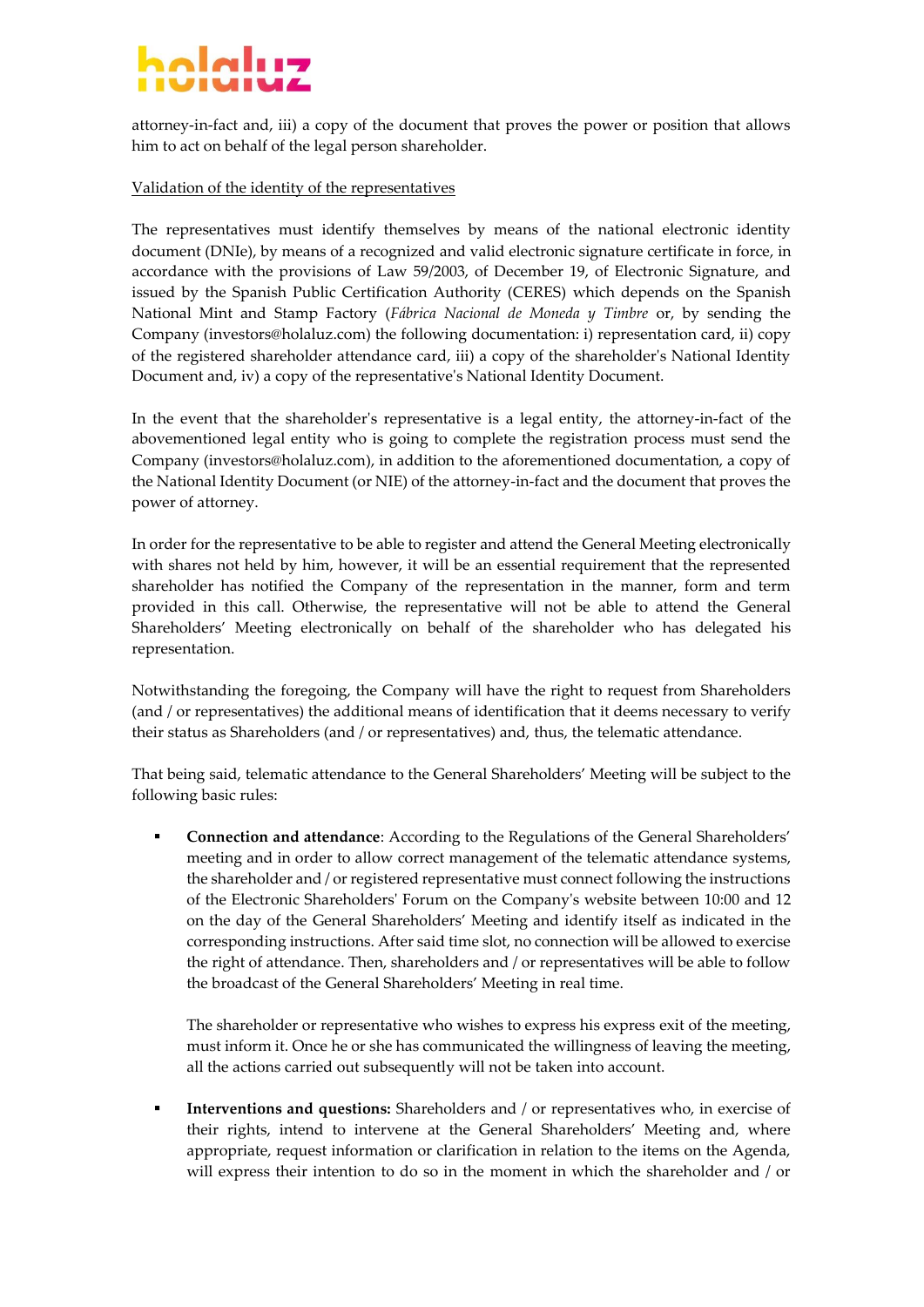## حبباوام

representative accesses to the enabled telematic attendance platform on the day the General Shareholders' Meeting is held.

Interventions, requests for information and, given the case, appropriate proposals must be sent in writing through the enabled telematic attendance platform for this purpose and until the turn of interventions closes. In the event that the shareholders and representatives want their intervention to be recorded in the Minutes of the General Shareholders' Meeting, they must expressly indicate it in the heading of their writing. Requests for information or clarifications from shareholders and representatives who attend telematically will be answered orally during the General Shareholdersʹ Meeting or, in writing, within seven (7) days after its celebration.

▪ **Voting:** The shareholders and representatives who attend the General Shareholders' Meeting electronically will be able to vote on the proposed resolutions corresponding to the items on the agenda, from the moment of their connection as an assistant until the moment that the voting ends, which will be duly indicated during the course of the Meeting.

In the event that new resolution proposals, not included on the agenda, are raised during the General Shareholders' Meeting, the voting related to these new resolution proposals will be cast electronically through the enabled telematic attendance platform, from the moment it is read in order to vote until the moment the voting is finished, which will be duly indicated during the course of the General Shareholders' Meeting.

Shareholders who attend the General Shareholders' Meeting electronically and have previously cast their vote remotely in the terms indicated in this call, will be considered present for the purposes of the constitution of the General Shareholders' Meeting and, consequently, the proxy or the remote vote made previously will be understood to be revoked. Therefore, the telematic attendance of the shareholders will prevail over the votes cast remotely and the powers of representation granted prior to the celebration of the General Shareholders' Meeting.

**Other matters:** The Company is not responsible for any damages that may be caused to the shareholder and / or to its representative due to breakdowns, overloads, line drops, connection failures or any other eventuality of the same or similar nature, beyond the control of the Company, that prevent from the use of telematic attendance mechanisms for the General Shareholders' Meeting. Therefore, such circumstances will not constitute an illegitimate deprivation of the Shareholders rights.

### ▪ **Electronic Shareholders' Forum**

The Company has set up an Electronic Shareholders Forum on its website (https://www.holaluz.com/inversores/), with the legally established purpose of facilitate communication among its Shareholders on the General Shareholder's Meeting. The abovementioned Forum can be accessed by both individual shareholders and duly legitimized shareholder associations, following the instructions published by the Company on its website (https://www.holaluz.com/inversores/) at the same time as the call publication.